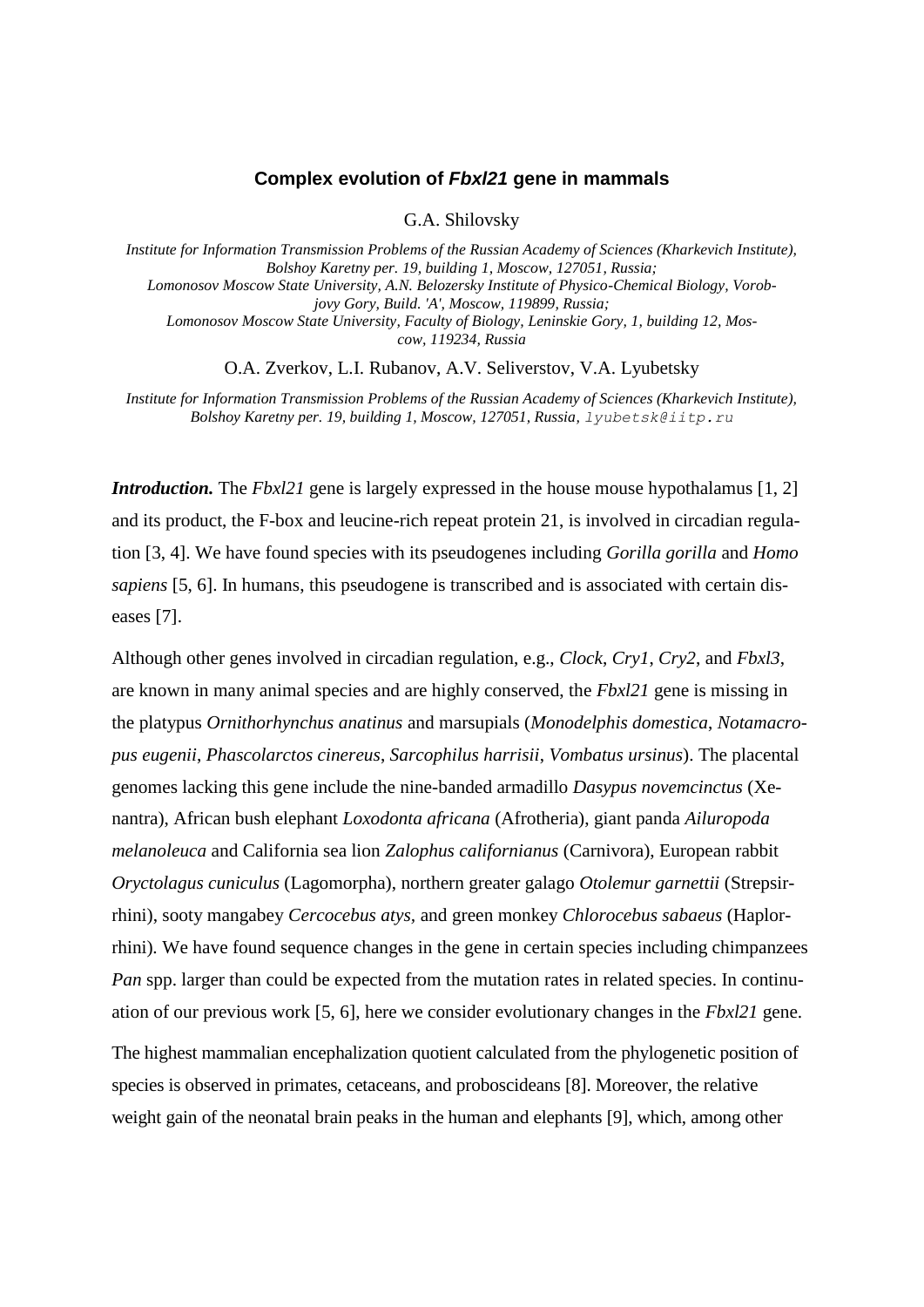things, supports neoteny in humans [10, 11]. The relative cerebral weight gain is much lower in chimpanzees than in humans [12, 13], while the neonatal brain averages ~90% of the adult brain weight in most mammals. The genes linked to human primary microcephaly are subject to positive selection in great apes [14] and cetaceans with high encephalization quotients [15].

Recently, our hypothesis that the loss of the *c-Answer* gene in warm-blooded animals considerably enlarged the forebrain relative to cold-blooded and simultaneously decreased the regenerative capacity [16] has been experimentally confirmed. Thus, elimination of one or a few genes can induce substantial phenotypic changes with no apparent association.

*Results.* A large-scale genomic alignment was generated. The human *FBXL21P* pseudogene neighbors the conserved *IL9* and *LECT2* genes, the latter is on the complementary strand and overlaps *FBXL21P*. In many other placentals, the orthologs of *IL9* and *LECT2* are colocalized. In particular, these genes are next to each other in the elephant *Loxodonta africana*, panda *Ailuropoda melanoleuca*, seal *Zalophus californianus*, rabbit *Oryctolagus cuniculus*, galago *Otolemur garnettii*, mangabey *Cercocebus atys,* green monkey *Chlorocebus sabaeus*, and western gorilla *Gorilla gorilla*.

In the genomic alignment, the *FBXL21P* pseudogene corresponds to the armadillo gene ENSD-NOG00000052722 encoding two long intergenic noncoding (linc) transcripts, while *LECT2* was conserved. *FBXL21P* corresponds to the rabbit gene ENSOCUG00000030764 encoding two linc transcripts. In the mountain hare *Lepus timidus* [17], *FBXL21P* corresponds to the locus with stop codons; apparently, a pseudogene. In the gorilla, *FBXL21P* corresponds to the pseudogene ENSGGOG00000014124. On the other hand, *FBXL21* orthologs neighboring the *LECT2* gene were found in birds, e.g., the Eurasian blue tit *Cyanistes caeruleus*.

The evolutionary trend of the *Fbxl21* gene was evaluated by the analysis of *dN/dS* values describing the rate of amino acid variation within the great apes as compared to the mouse outgroup. The same trend is revealed by a more accurate rate analysis of pairwise *dN/dS* relations between the great apes divided into *dN/dS* for the mouse and the ape.

The dN/dS values indicate a significant increase in the positive selection pressure on the *FBXL21* gene in the greater apes compared to the mouse ortholog. At the same time, this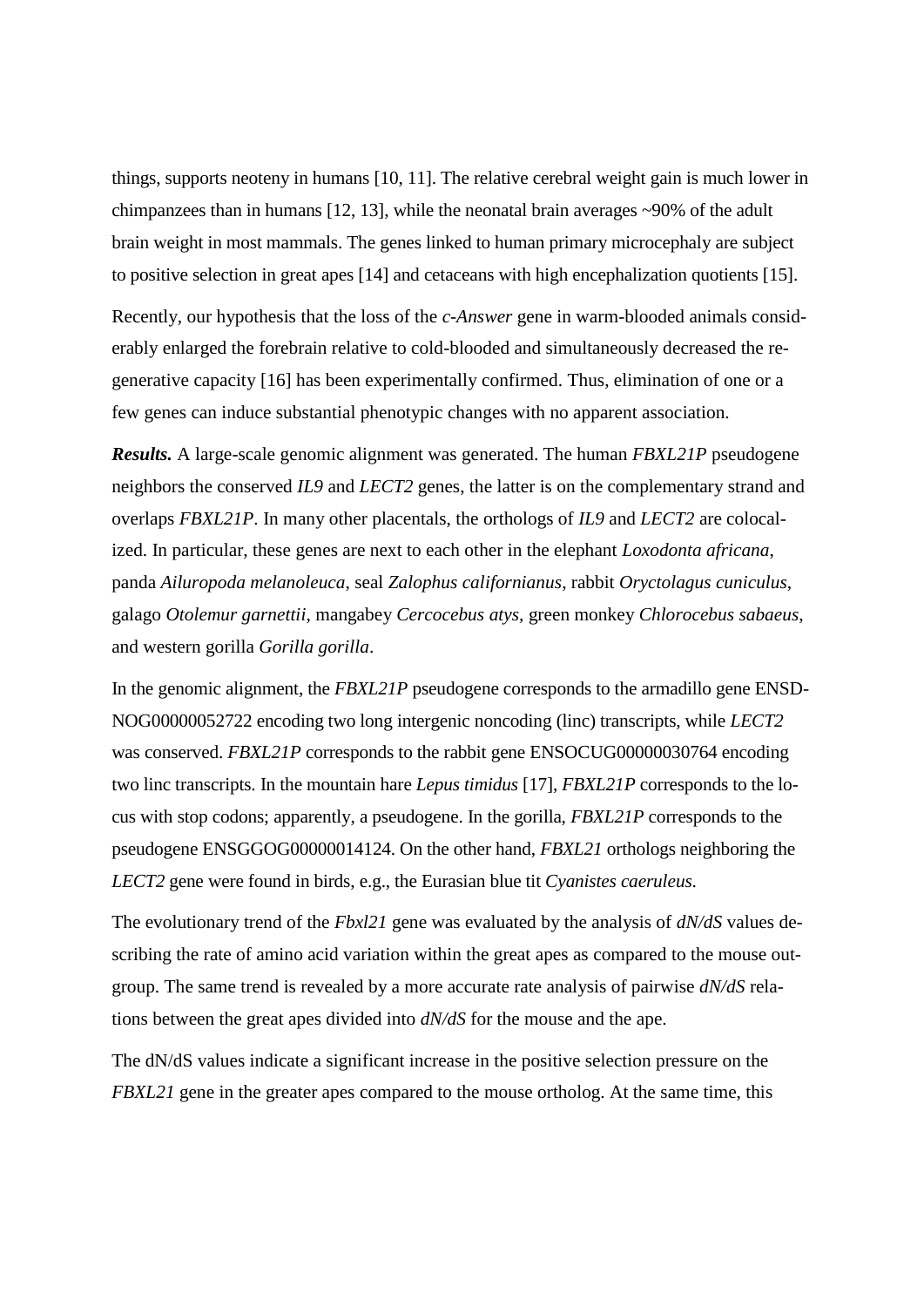| <b>Species</b>           | dN/dS   | Target % id | Query % id |
|--------------------------|---------|-------------|------------|
| chimpanzee – bonobo      | 0.15873 | 99.77 %     | 99.77 %    |
| $chimpanzee - orangutan$ | 0.56032 | 92.84 %     | 81.02 %    |
| chimpanzee – gibbon      | 0.73840 | 93.09 %     | 93.52 %    |
| bonobo – orangutan       | 0.46016 | 93.10 %     | 81.25 %    |
| $bonobo - gibbon$        | 0.59928 | 93.32 %     | 93.75 %    |
| $or angular - gibbon$    | 0.45084 | 83.41 %     | 96.02 %    |
| mouse – chimpanzee       | 0.09696 | 84.72 %     | 79.57 %    |
| $mouse - bonobo$         | 0.09351 | 84.95 %     | 79.78 %    |
| $mouse - orangutan$      | 0.05316 | 89.66 %     | 73.48 %    |
| $mouse - gibbon$         | 0.08310 | 87.10 %     | 82.17 %    |

gene ceased to notably change in the *Pan* genus. The Table presents a fraction of the data obtained; the scientific names of species are given in the rest of the abstract.

*FBXL21* was also considered in Carnivora, 12 species and/or subspecies. These include Felidae: *Panthera leo*, *Panthera pardus*, *Panthera tigris*, *Felis catus*, and *Lynx canadensis*; Herpestidae: *Suricata suricatta*; Canidae: *Canis lupus familiaris basenji*, *Canis lupus dingo*, and *Vulpes vulpes*; Mustelidae: *Neovison vison*; and Ursidae: *Ursus maritimus* and *Ursus thibetanus*. The *dN* variations are minor within these families and between them, and the rate of nonsynonymous substitutions generally corresponds to the taxonomic classification. The greatest variation is observed between *Suricata suricatta* and Caniformia (canids, mustelids, and bears).

Similarly, *FBXL21* was considered in primates, 19 species. These include Strepsirrhini, 3 species: *Microcebus murinus*, *Propithecus coquereli*, and *Prolemur simus*; and Haplorrhini, 16 species: *Carlito syrichta*, *Callithrix jacchus*, *Saimiri boliviensis*, *Cebus capucinus*, *Aotus nancymaae*; Old World monkeys *Mandrillus leucophaeus*, *Theropithecus gelada*, *Macaca fascicularis*, *Macaca mulatta*, *Macaca nemestrina*, *Piliocolobus tephrosceles*, *Rhinopithecus bieti*, and *Rhinopithecus roxellana*; and apes *Nomascus leucogenys*, *Pan paniscus,* and *Pan troglodytes*. The sequences within the Strepsirrhini suborder are much closer to each other compared to those in Haplorrhini. However, the variation within Strepsirrhini is higher than that within Haplorrhini. The high variation rate in Strepsirrhini agrees with the *FBXL21* loss in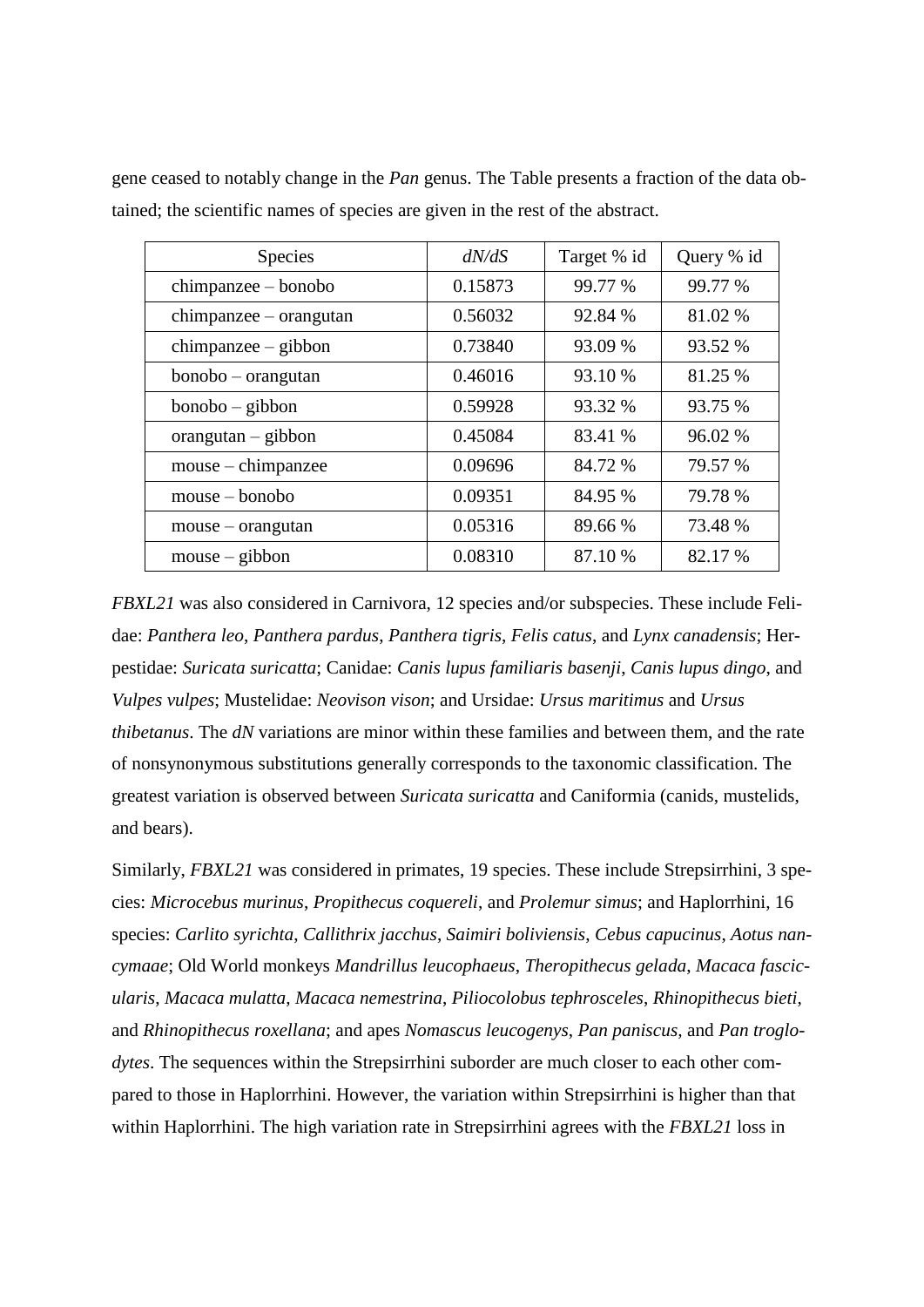the galago *Otolemur garnettii*. The *dS* and *dN* values largely correspond to the taxonomy. However, significant alterations occurred in the common ancestor of the chimpanzee and bonobo (*Pan* spp.) including indels in the conserved region of the protein. The gibbon sequence is much closer to those of Cercopithecidae than of chimpanzees.

As concerns Afrotheria, *FBXL21* was found in the lesser hedgehog tenrec *Echinops telfairi* and rock hyrax *Procavia capensis* but not in *Loxodonta africana*.

Overall, the *FBXL21* gene acquired significant modifications in the Homininae ancestor after gibbons separated from other apes; no such modifications were observed in chimpanzees. Among hominids, *FBXL21* independently pseudogenized only in the gorilla and humans.

**Discussion.** What underlies the loss of *FBXL21*? It is not improbable that its significant modifications or elimination can lead to cerebrum enlargement via the increased puberty age and other neotenic characters. For instance, the long period of development until sexual maturity is common for the human, apes, and elephants. This period in the elephant *Loxodonta africana* varies from 9 to 19 years (with a high dispersion), which can also be attributed to the quantitative changes of this gene up to pseudogenization and loss. Comparison of the giant panda lost the *FBXL21* gene with bears demonstrates a slightly delayed immaturity period in the panda. Cubs of the Asian black bear *Ursus thibetanus* mature at the age of three years as against 4-8 years in the giant panda. At the same time, the size and body weight of these bears are similar. The polar bear *Ursus maritimus* sows have their first litter at the age of 4-8 years; however, polar bears are much larger and live under severe conditions [18].

On the other hand, the absence of *FBXL21* in the leporids *Oryctolagus cuniculus* and *Lepus timidus* does not conform to these observations.

*Conclusions.* The data obtained suggest the following scenarios of *FBXL21* evolution in placentals: 1) it was independently lost in many species; however, the loss is observed only in the human and gorilla among hominids; 2) the gene started to significantly change in the Homininae ancestor after the separation of gibbons and other apes. In particular, significant differences are observed in chimpanzees, although without notable variation within the genus; 3) the loss or substantial modification of the gene could predispose an increased age of sexual maturity (as against related species).